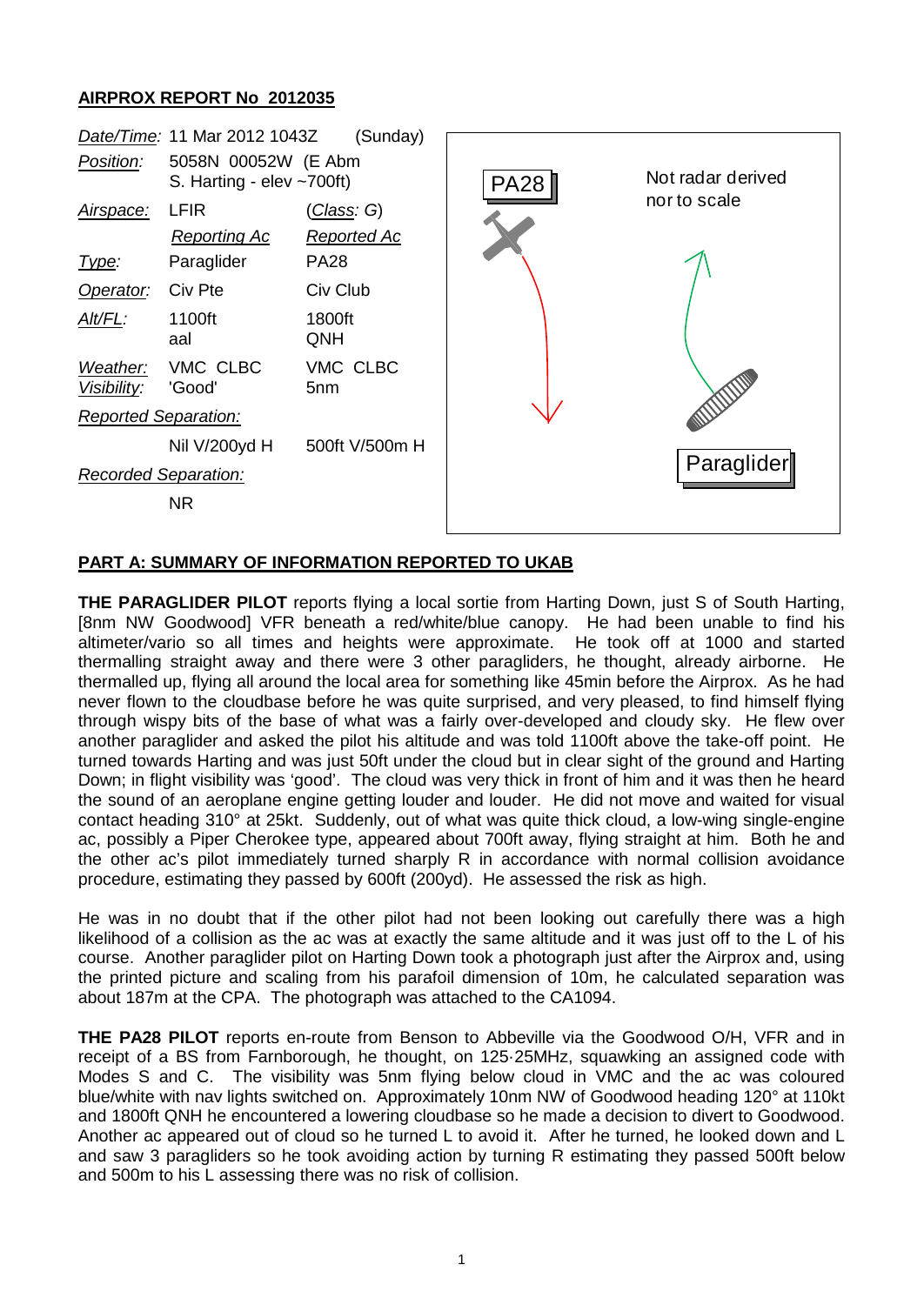**ATSI** reports that the Airprox occurred at 1042:52Z, approximately 0·8nm SE of South Harting village, within Class G airspace, between a Paraglider and a PA28.

The Paraglider was operating VFR together with other paragliders, from the Harting Down paragliding site, which is situated just to the S of the reported Airprox position. Harting Down paragliding site is not promulgated in the UK AIP or shown on AIS Aeronautical charts. The Paraglider pilot reported operating in the area for approximately 45min prior to the Airprox and provided 2 photographs.

The PA28 was operating on a VFR flight from Benson to Abbeville but diverted to Goodwood due to the descending cloudbase. The PA28 pilot reported in receipt of a BS from Farnborough.

CAA ATSI had access to NATS area radar recordings together with written reports from both pilots. The registration of the PA28 was not determined until after 30 days and no RT recordings were available to ATSI.

The weather for Farnborough and Southampton is provided: METAR EGLF 111020Z 34008KT 300V360 9999 BKN015 10/07 Q1038= METAR EGHI 111020Z 34007KT 310V020 9999 SCT020 11/07 Q1038=

The exact time of the Airprox and the identity of the other ac were initially unclear. The written reports from both pilots indicated that the incident occurred at 1030 UTC. Radar recordings did not show any ac in the area at this time.

At 1031:35, radar shows the PA28, to be 14nm NW of South Harting, displaying a Farnborough LARS-W squawk 0433 and indicating an altitude of 1900ft.

At 1038:36, the PA28 is shown 1·7nm NNW of South Harting, commencing a RH orbit, indicating an altitude of 1800ft. The PA28 left the Farnborough frequency at 1039. Farnborough ATSU reported that no en-route frequency was annotated on the fps.

At 1040:22 the PA28 completed the orbit, setting course on a S'ly heading. Radar shows that the ac had retained the Farnborough squawk 0433. It was not known if the PA28 had contacted Goodwood before the Airprox occurrence.

At 1041:04, the PA28 commenced a second RH orbit, 0·6nm NW of South Harting, indicating an altitude of 2000ft, before setting course again at 1042:28 on a track of 160°.

At 1042:35, the PA28 approached South Harting, indicating an altitude of 1800ft. Radar shows the PA28 commencing a L turn to track 120°. The PA28 pilot, in his written report, indicated sighting another ac and turning L to avoid it. The PA28 pilot then reported sighting 3 Paragliders and turning R.

At 1042:52, radar shows the PA28 turn R 40° at a position 0·8nm SE of South Harting village. At the same time the transponder code of the PA28 changed from 0433 to 7000.

The Paraglider pilot thought that there were 3 other Paragliders airborne and reported sighting a Cherokee type ac coming towards him already banking R. The Paraglider pilot also reported turning R.

Radar did not show any other contacts in the vicinity of South Harting. The PA28 continued to Goodwood, landing at 1051 UTC.

An analysis of the prominent features in the photograph provided by the Paraglider pilot, overlaid on a geographical mapping tool, showed that the position of the paraglider correlated with the radar fix of the PA28 at the reported Airprox position at a time of 1042:52.